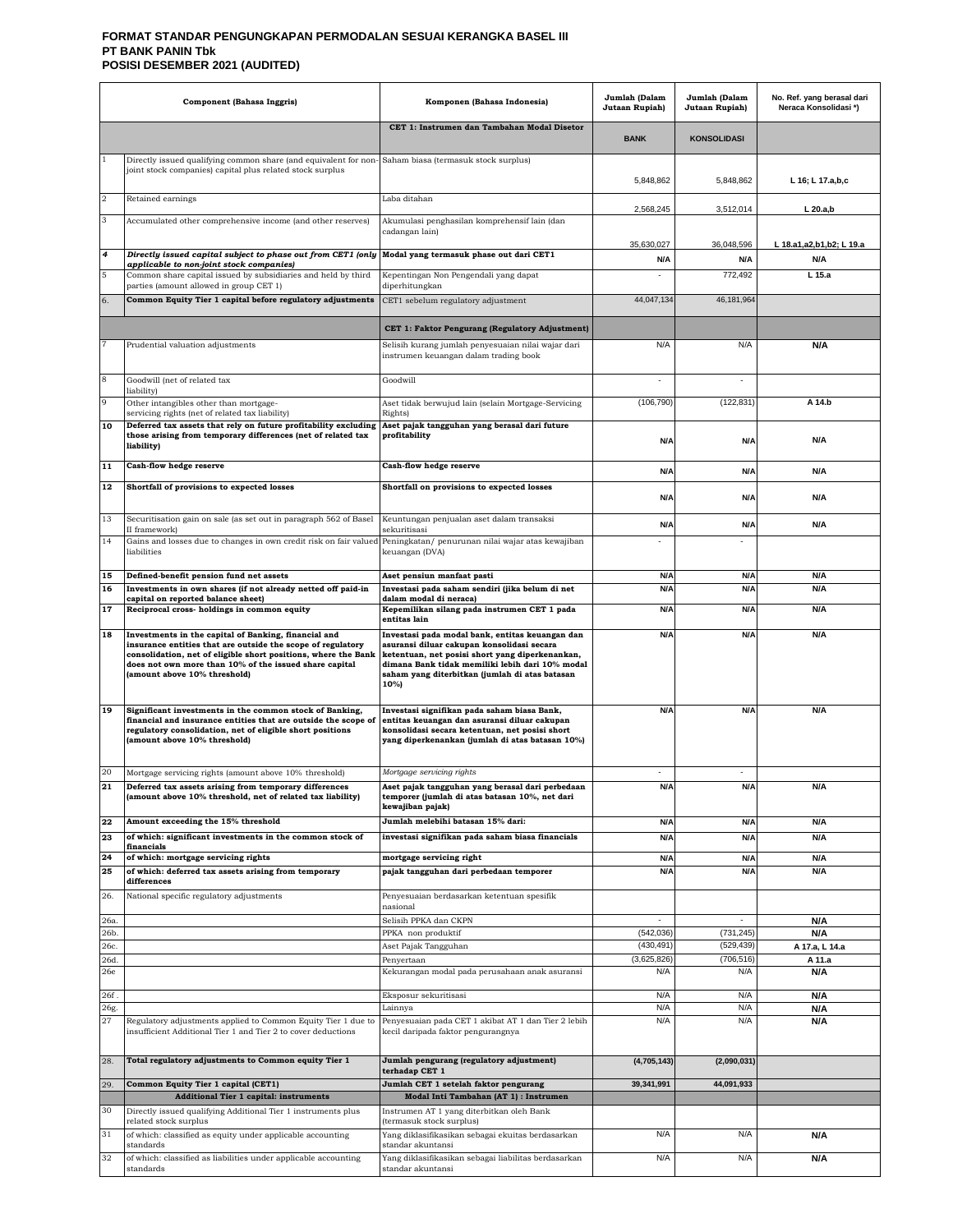#### **FORMAT STANDAR PENGUNGKAPAN PERMODALAN SESUAI KERANGKA BASEL III PT BANK PANIN Tbk POSISI DESEMBER 2021 (AUDITED)**

|       | <b>Component (Bahasa Inggris)</b>                                                                                                                                                                                                                                                                        | Komponen (Bahasa Indonesia)                                                                                                                                                                                                                                                                                                                                                | Jumlah (Dalam<br>Jutaan Rupiah) | Jumlah (Dalam<br>Jutaan Rupiah) | No. Ref. yang berasal dari<br>Neraca Konsolidasi *) |
|-------|----------------------------------------------------------------------------------------------------------------------------------------------------------------------------------------------------------------------------------------------------------------------------------------------------------|----------------------------------------------------------------------------------------------------------------------------------------------------------------------------------------------------------------------------------------------------------------------------------------------------------------------------------------------------------------------------|---------------------------------|---------------------------------|-----------------------------------------------------|
|       |                                                                                                                                                                                                                                                                                                          | CET 1: Instrumen dan Tambahan Modal Disetor                                                                                                                                                                                                                                                                                                                                | <b>BANK</b>                     | <b>KONSOLIDASI</b>              |                                                     |
| 33    | Directly issued capital instruments subject to phase out<br>from Additional Tier 1                                                                                                                                                                                                                       | Modal yang termasuk phase out dari AT1                                                                                                                                                                                                                                                                                                                                     | N/A                             | N/A                             | N/A                                                 |
| 34    | Additional Tier 1 instruments (and CET 1 instruments not<br>included in row 5) issued by subsidiaries and held by third<br>parties (amount allowed in group AT1)                                                                                                                                         | Instrumen AT1 yang diterbitkan oleh Entitas Anak<br>yang diakui dalam perhitungan KPMM secara<br>konsolidasi                                                                                                                                                                                                                                                               | N/A                             | N/A                             | N/A                                                 |
| 35    | of which: instruments issued by subsidiaries subject to<br>phase out                                                                                                                                                                                                                                     | Instrumen yang diterbitkan Entitas Anak yang<br>termasuk phase out                                                                                                                                                                                                                                                                                                         | N/A                             | N/A                             | N/A                                                 |
| 36    | Additional Tier 1 capital before regulatory adjustments                                                                                                                                                                                                                                                  | Jumlah AT 1 sebelum regulatory adjustment                                                                                                                                                                                                                                                                                                                                  |                                 |                                 |                                                     |
|       | Additional Tier 1 capital: regulatory adjustments                                                                                                                                                                                                                                                        | Modal Inti Tambahan: Faktor Pengurang<br>(Regulatory Adjustment)                                                                                                                                                                                                                                                                                                           |                                 |                                 |                                                     |
| 37    | <b>Investments in own Additional Tier 1instruments</b>                                                                                                                                                                                                                                                   | Investasi pada instrumen AT1 sendiri                                                                                                                                                                                                                                                                                                                                       | N/A                             | N/A                             | N/A                                                 |
| 38    | Reciprocal cross-holdings in Additional Tier 1 instruments                                                                                                                                                                                                                                               | Kepemilikan silang pada instrumen AT 1 pada<br>entitas lain                                                                                                                                                                                                                                                                                                                | N/A                             | N/A                             | N/A                                                 |
| 39    | Investments in the capital of Banking, financial and<br>insurance entities that are outside the scope of regulatory<br>consolidation, net of eligible short positions, where the bank<br>does not own more than 10% of the issued common share<br>capital of the entity (amount above 10% threshold)     | Investasi pada modal bank, entitas keuangan dan<br>asuransi diluar cakupan konsolidasi secara<br>ketentuan, net posisi short yang diperkenankan,<br>dimana Bank tidak memiliki lebih dari 10% modal<br>saham yang diterbitkan (jumlah di atas batasan<br>10%)                                                                                                              | N/A                             | N/A                             | N/A                                                 |
| 40    | Significant investments in the capital of banking, financial<br>and insurance entities that are outside the scope of<br>regulatory consolidation (net of eligible short positions)                                                                                                                       | Investasi signifikan pada modal Bank, entitas<br>keuangan dan asuransi di luar cakupan konsolidasi<br>secara ketentuan (net posisi short yang<br>diperkenankan)                                                                                                                                                                                                            | N/A                             | N/A                             | N/A                                                 |
| 41    | National specific regulatory adjustments                                                                                                                                                                                                                                                                 | Penyesuaian berdasarkan ketentuan spesifik<br>nasional                                                                                                                                                                                                                                                                                                                     |                                 |                                 |                                                     |
| 41 a. |                                                                                                                                                                                                                                                                                                          | Penempatan dana pada instrumen AT 1 pada Bank<br>lain                                                                                                                                                                                                                                                                                                                      | N/A                             | N/A                             | N/A                                                 |
| 42    | Regulatory adjustments applied to Additional Tier 1 due to<br>insufficient Tier 2 to cover deductions                                                                                                                                                                                                    | Penyesuaian pada AT 1 akibat Tier 2 lebih kecil<br>daripada faktor pengurangnya                                                                                                                                                                                                                                                                                            | N/A                             | N/A                             | N/A                                                 |
| 43.   | Total regulatory adjustments to Additional Tier 1 capital                                                                                                                                                                                                                                                | Jumlah faktor pengurang (regulatory adjustment)<br>terhadap AT1                                                                                                                                                                                                                                                                                                            |                                 |                                 |                                                     |
| 44.   | <b>Additional Tier 1 capital (AT1)</b>                                                                                                                                                                                                                                                                   | Jumlah AT 1 setelah faktor pengurang                                                                                                                                                                                                                                                                                                                                       |                                 |                                 |                                                     |
| 45.   | Tier 1 capital (T1 = $CET1 + AT1$ )                                                                                                                                                                                                                                                                      | Jumlah Modal Inti (Tier 1)<br>$(CET1 + AT1)$                                                                                                                                                                                                                                                                                                                               | 39,341,991                      | 44,091,933                      |                                                     |
|       | Tier 2 capital: instruments and provisions                                                                                                                                                                                                                                                               | Modal Pelengkap (Tier 2) : Instumen dan cadangan                                                                                                                                                                                                                                                                                                                           |                                 |                                 |                                                     |
| 46    | Directly issued qualifying Tier 2 instruments plus related stock<br>surplus                                                                                                                                                                                                                              | Instrumen T2 yang diterbitkan oleh bank (plus<br>related stock surplus)                                                                                                                                                                                                                                                                                                    | 2,043,100                       | 2,043,100                       | L 11.b                                              |
| 47    | Directly issued capital instruments subject to phase out<br>from Tier 2                                                                                                                                                                                                                                  | Modal yang termasuk phase out dari Tier 2                                                                                                                                                                                                                                                                                                                                  | N/A                             | N/A                             | N/A                                                 |
| 48    | Tier 2 instruments (and CET1 and AT1 instruments not included<br>in rows 5 or 34) issued by subsidiaries and held by third parties<br>(amount allowed in group Tier 2)                                                                                                                                   | Instrumen Tier2 yang diterbitkan oleh Entitas Anak<br>yang diakui dalam perhitungan KPMM secara<br>konsolidasi                                                                                                                                                                                                                                                             |                                 |                                 |                                                     |
| 49    | of which: instruments issued by subsidiaries subject to<br>phase out                                                                                                                                                                                                                                     | Modal yang diterbitkan Entitas Anak yang<br>termasuk phase out                                                                                                                                                                                                                                                                                                             | N/A                             | N/A                             | N/A                                                 |
| 50    | Provisions                                                                                                                                                                                                                                                                                               | Cadangan umum PPKA atas aset produktif yang wajib<br>dihitung dengan jumlah paling tinggi sebesar 1,25%<br>dari ATMR untuk Risiko Kredit                                                                                                                                                                                                                                   | 1,160,194                       | 1,288,269                       | N/A                                                 |
|       | Tier 2 capital before regulatory adjustments                                                                                                                                                                                                                                                             | Jumlah Modal Pelengkap (Tier 2) sebelum faktor<br>pengurang                                                                                                                                                                                                                                                                                                                | 3,203,294                       | 3,331,369                       |                                                     |
|       | Tier 2 capital: regulatory adjustments                                                                                                                                                                                                                                                                   | Modal Pelengkap (Tier 2): Faktor Pengurang<br>(Regulatory Adjustment)                                                                                                                                                                                                                                                                                                      |                                 |                                 |                                                     |
| 52    | Investments in own Tier 2 instruments                                                                                                                                                                                                                                                                    | Investasi pada instrumen Tier 2 sendiri                                                                                                                                                                                                                                                                                                                                    | N/A                             | N/A                             | N/A                                                 |
| 53    | Reciprocal cross-holdings in Tier 2 instruments                                                                                                                                                                                                                                                          | Kepemilikan silang pada instrumen Tier 2 pada<br>entitas lain                                                                                                                                                                                                                                                                                                              | N/A                             | N/A                             | N/A                                                 |
| 54    | Investments in the capital of banking, financial and<br>insurance entities that are outside the scope of regulatory<br>consolidation, net of eligible short positions, where the Bank<br>does not own more than 10% of the issued common share<br>capital of the entity (amount above the 10% threshold) | Investasi pada kewajiban TLAC modal bank,<br>entitas keuangan dan asuransi diluar cakupan<br>konsolidasi secara ketentuan, net posisi short<br>yang diperkenankan, dimana Bank tidak memiliki<br>lebih dari 10% modal saham yang diterbitkan; nilai<br>sebelumnya ditetapkan dengan threshold 5%<br>namun tidak lagi memenuhi kriteria (untuk bank<br>Sistemik)            | N/A                             | N/A                             | N/A                                                 |
|       |                                                                                                                                                                                                                                                                                                          | Investasi pada kewajiban TLAC lainnya dari entitas<br>perbankan, keuangan, dan asuransi yang berada di<br>luar lingkup konsolidasi peraturan dan, yang mana<br>bank tidak memiliki lebih dari 10% dari saham<br>biasa entitas yang dikeluarkan: jumlah yang<br>sebelumnya ditunjuk untuk batas 5% tetapi yang<br>tidak lagi memenuhi syarat (hanya untuk Bank<br>Sistemik) | N/A                             | N/A                             | N/A                                                 |
| 55    | Significant investments in the capital banking, financial and<br>insurance entities that are outside the scope of regulatory<br>consolidation (net of eligible short positions)                                                                                                                          | Investasi signifikan pada modal atau instrumen<br>TLAC Bank, entitas keuangan dan asuransi di luar<br>cakupan konsolidasi secara ketentuan (net posisi<br>short yang diperkenankan)                                                                                                                                                                                        | N/A                             | N/A                             | N/A                                                 |
| 56    | National specific regulatory adjustments                                                                                                                                                                                                                                                                 | Penyesuaian berdasarkan ketentuan spesifik<br>nasional                                                                                                                                                                                                                                                                                                                     |                                 |                                 |                                                     |
| 56 a  |                                                                                                                                                                                                                                                                                                          | Sinking fund                                                                                                                                                                                                                                                                                                                                                               | ÷,                              | ×,                              |                                                     |
| 56 b. |                                                                                                                                                                                                                                                                                                          | Penempatan dana pada instrumen Tier 2 pada Bank<br>lain                                                                                                                                                                                                                                                                                                                    | (91, 849)                       | (91, 849)                       | A 5.a                                               |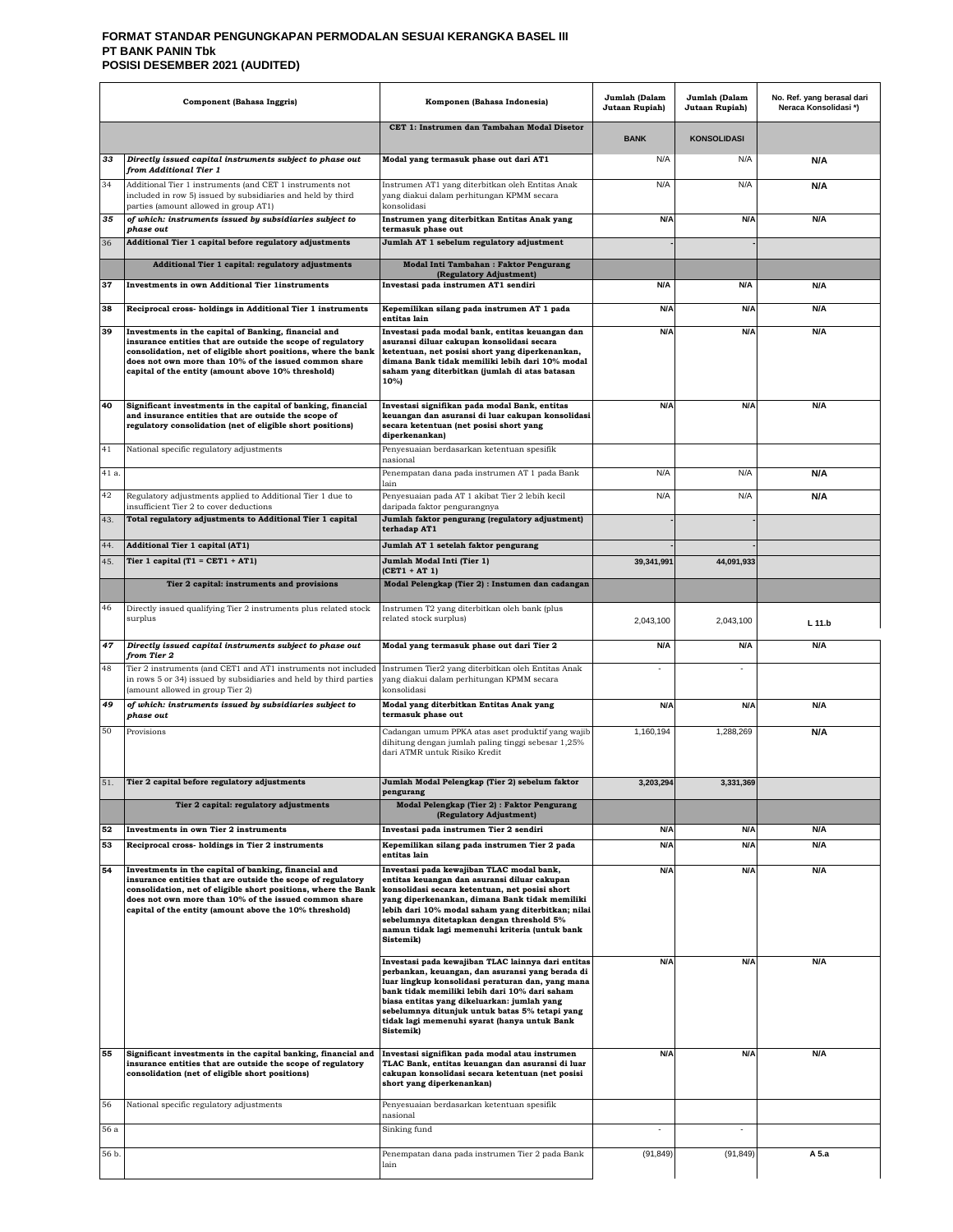#### **FORMAT STANDAR PENGUNGKAPAN PERMODALAN SESUAI KERANGKA BASEL III PT BANK PANIN Tbk POSISI DESEMBER 2021 (AUDITED)**

|     | <b>Component (Bahasa Inggris)</b>                                                                                                                                                                                                      | Komponen (Bahasa Indonesia)                                                                                                  | Jumlah (Dalam<br>Jutaan Rupiah) | Jumlah (Dalam<br>Jutaan Rupiah) | No. Ref. yang berasal dari<br>Neraca Konsolidasi*) |
|-----|----------------------------------------------------------------------------------------------------------------------------------------------------------------------------------------------------------------------------------------|------------------------------------------------------------------------------------------------------------------------------|---------------------------------|---------------------------------|----------------------------------------------------|
|     |                                                                                                                                                                                                                                        | CET 1: Instrumen dan Tambahan Modal Disetor                                                                                  | <b>BANK</b>                     | <b>KONSOLIDASI</b>              |                                                    |
| 57. | Total regulatory adjustments to Tier 2 capital                                                                                                                                                                                         | Jumlah faktor pengurang (regulatory adjustment)                                                                              | (91, 849)                       | (91, 849)                       |                                                    |
| 58. | Tier 2 capital (T2)                                                                                                                                                                                                                    | <b>Modal Pelengkap</b><br>Jumlah Modal Pelengkap (T2) setelah                                                                | 3,111,445                       | 3,239,520                       |                                                    |
| 59. | <b>Total capital</b>                                                                                                                                                                                                                   | regulatory adjustment<br>Total Modal (Modal Inti + Modal Pelengkap)                                                          | 42,453,436                      | 47,331,453                      |                                                    |
|     |                                                                                                                                                                                                                                        |                                                                                                                              |                                 |                                 |                                                    |
| 60. | Total risk weighted assets                                                                                                                                                                                                             | <b>Total Aset Tertimbang Menurut Risiko (ATMR)</b>                                                                           | 143, 157, 069                   | 158,503,275                     |                                                    |
|     | <b>Capital ratios and buffers</b>                                                                                                                                                                                                      | Rasio Kecukupan Pemenuhan<br>Modal Minimum (KPMM) dan Tambahan Modal<br>(Capital Buffer)                                     |                                 |                                 |                                                    |
| 61. | Common Equity Tier 1 (as a percentage of risk weighted assets)                                                                                                                                                                         | Rasio (CET1) - persentase terhadap ATMR                                                                                      | 27.48%                          | 27.82%                          |                                                    |
| 62. | Tier 1 (as a percentage of risk weighted assets)                                                                                                                                                                                       | Rasio Modal Inti Tier 1 (persentase terhadap ATMR)                                                                           | 27.48%                          | 27.82%                          |                                                    |
| 63. | Total capital (as a percentage of risk weighted assets)                                                                                                                                                                                | Rasio Total Modal (persentase terhadap ATMR)                                                                                 | 29.66%                          | 29.86%                          |                                                    |
| 64. | Institution specific buffer requirement (minimum CET1<br>requirement plus capital conservation buffer plus countercyclical<br>buffer requirements plus G-SIB buffer requirement, expressed as<br>a percentage of risk weighted assets) | Buffer (persentase terhadap ATMR)                                                                                            | 8.000%                          | 8.000%                          |                                                    |
| 65  | of which: capital conservation<br>buffer requirement                                                                                                                                                                                   | Capital Conservation Buffer                                                                                                  | 2.50%                           | 2.50%                           |                                                    |
| 66  | of which: bank specific countercyclical buffer requirement                                                                                                                                                                             | Countercyclical Buffer                                                                                                       | 0.00%                           | 0.00%                           |                                                    |
| 67  | Of which: higher loss absorbency requirement                                                                                                                                                                                           | higher loss absorbency requirement                                                                                           | 1.00%                           | 1.00%                           |                                                    |
| 68. | Common Equity Tier 1 available to meet buffers (as a percentage<br>of risk weighted assets)                                                                                                                                            | CET 1 yang tersedia untuk memenuhi Buffer<br>(persentase terhadap ATMR)                                                      | 20.14%                          | 20.31%                          |                                                    |
|     | <b>National minimal</b><br>(if different from<br>Basel 3)                                                                                                                                                                              | <b>National minimal</b><br>(if different from<br>Basel 3)                                                                    |                                 |                                 |                                                    |
| 69  | National Common Equity Tier 1 minimum ratio                                                                                                                                                                                            | Rasio terendah CET 1 nasional (jika berbeda<br>dengan Basel 3)                                                               | N/A                             | N/A                             | N/A                                                |
| 70  | National Tier 1 minimum ratio                                                                                                                                                                                                          | Rasio terendah Tier 1 nasional (jika berbeda                                                                                 | <b>N/A</b>                      | N/A                             | N/A                                                |
| 71  | National total capital minimum ratio                                                                                                                                                                                                   | dengan Basel 3)<br>Rasio terendah total modal nasional (jika berbeda<br>dengan Basel 3)                                      | <b>N/A</b>                      | N/A                             | N/A                                                |
|     | Amounts below the thresholds for deduction (before risk<br>weighting)                                                                                                                                                                  | Jumlah di bawah batasan pengurangan (sebelum<br>pembobotan risiko)                                                           |                                 |                                 |                                                    |
| 72  | Non-significant investments in the capital and other TLAC                                                                                                                                                                              | Investasi non-signifikan pada modal atau                                                                                     | N/A                             | N/A                             | N/A                                                |
|     | liabilities of other financial entities                                                                                                                                                                                                | kewajiban TLAC lainnya pada entitas keuangan<br>lain                                                                         |                                 |                                 |                                                    |
| 73  | Significant investments in the common stock of financial<br>entities                                                                                                                                                                   | Investasi signifikan pada saham biasa entitas<br>keuangan                                                                    | <b>N/A</b>                      | N/A                             | N/A                                                |
| 74  | Mortgage servicing rights (net of related tax liability)                                                                                                                                                                               | Mortgage servicing rights (net dari kewajiban<br>pajak)                                                                      | N/A                             | N/A                             | N/A                                                |
| 75  | Deferred tax assets arising from temporary differences (net of<br>related tax liability)                                                                                                                                               | Aset pajak tangguhan yang berasal dari perbedaan<br>temporer (net dari kewajiban pajak)                                      | <b>N/A</b>                      | N/A                             | N/A                                                |
|     | Applicable caps on the inclusion of provisions in Tier 2                                                                                                                                                                               | Cap yang dikenakan untuk provisi pada Tier 2                                                                                 |                                 |                                 |                                                    |
| 76  | Provisions eligible for inclusion in Tier 2 in respect of<br>exposures subject to standardised approach (prior to<br>application of cap)                                                                                               | Provisi yang dapat diakui sebagai Tier 2 sesuai<br>dengan eksposur berdasarkan pendekatan standar<br>(sebelum dikenakan cap) | N/A                             | N/A                             | N/A                                                |
| 77  | Cap on inclusion of provisions in Tier 2 under standardised<br>approach                                                                                                                                                                | Cap atas provisi yang diakui sebagai Tier 2<br>berdasarkan pendekatan st andar                                               | N/A                             | N/A                             | N/A                                                |
| 78  | Provisions eligible for inclusion in Tier 2 in respect of<br>exposures subject to internal ratings-based approach (prior to<br>application of cap)                                                                                     | Provisi yang dapat diakui sebagai Tier 2 sesuai<br>dengan eksposur berdasarkan pendekatan IRB<br>(sebelum dikenakan cap)     | N/A                             | N/A                             | N/A                                                |
| 79  | Cap for inclusion of provisions in Tier 2 under internal<br>ratings- based approach                                                                                                                                                    | Cap atas provisi yang diakui sebagai Tier 2<br>berdasarkan pendekatan IRB                                                    | <b>N/A</b>                      | N/A                             | N/A                                                |
|     | Capital instruments subject to phase-out arrangements (only<br>applicable between 1 Jan 2018 and 1 Jan 2022)                                                                                                                           | Instrumen Modal yang termasuk phase out (hanya<br>berlaku antara 1 Jan 2018 s.d. 1 Jan 2022)                                 |                                 |                                 |                                                    |
| 80  | Current cap on CET1 instruments subject to phase out<br>arrangements                                                                                                                                                                   | Cap pada CET 1 yang temasuk phase out                                                                                        | <b>N/A</b>                      | N/A                             | N/A                                                |
| 81  | Amount excluded from CET1 due to cap (excess over cap<br>after redemptions and maturities)                                                                                                                                             | Jumlah yang dikecualikan dari CET 1 karena<br>adanya cap (kelebihan di atas cap setelah<br>redemptions dan maturities)       | N/A                             | N/A                             | N/A                                                |
| 82  | Current cap on AT1 instruments subject to phase out<br>arrangements                                                                                                                                                                    | Cap pada AT 1 yang temasuk phase out                                                                                         | N/A                             | N/A                             | N/A                                                |
| 83  | Amount excluded from AT1 due to cap (excess over cap after<br>redemptions and maturities)                                                                                                                                              | Jumlah yang dikecualikan dari AT 1 karena adanya<br>cap (kelebihan di atas cap setelah redemptions dan<br>maturities)        | <b>N/A</b>                      | N/A                             | N/A                                                |
| 84  | Current cap on T2 instruments subject to phase out<br>arrangements                                                                                                                                                                     | Cap pada Tier 2 yang temasuk phase out                                                                                       | <b>N/A</b>                      | N/A                             | N/A                                                |
| 85  | Amount excluded from T2 due to cap (excess over cap after<br>redemptions and maturities)                                                                                                                                               | Jumlah yang dikecualikan dari Tier 2 karena<br>adanya cap (kelebihan di atas cap setelah<br>redemptions dan maturities)      | N/A                             | N/A                             | N/A                                                |

Keterangan: A = Aset L = Liabilitas LR = Laba Rugi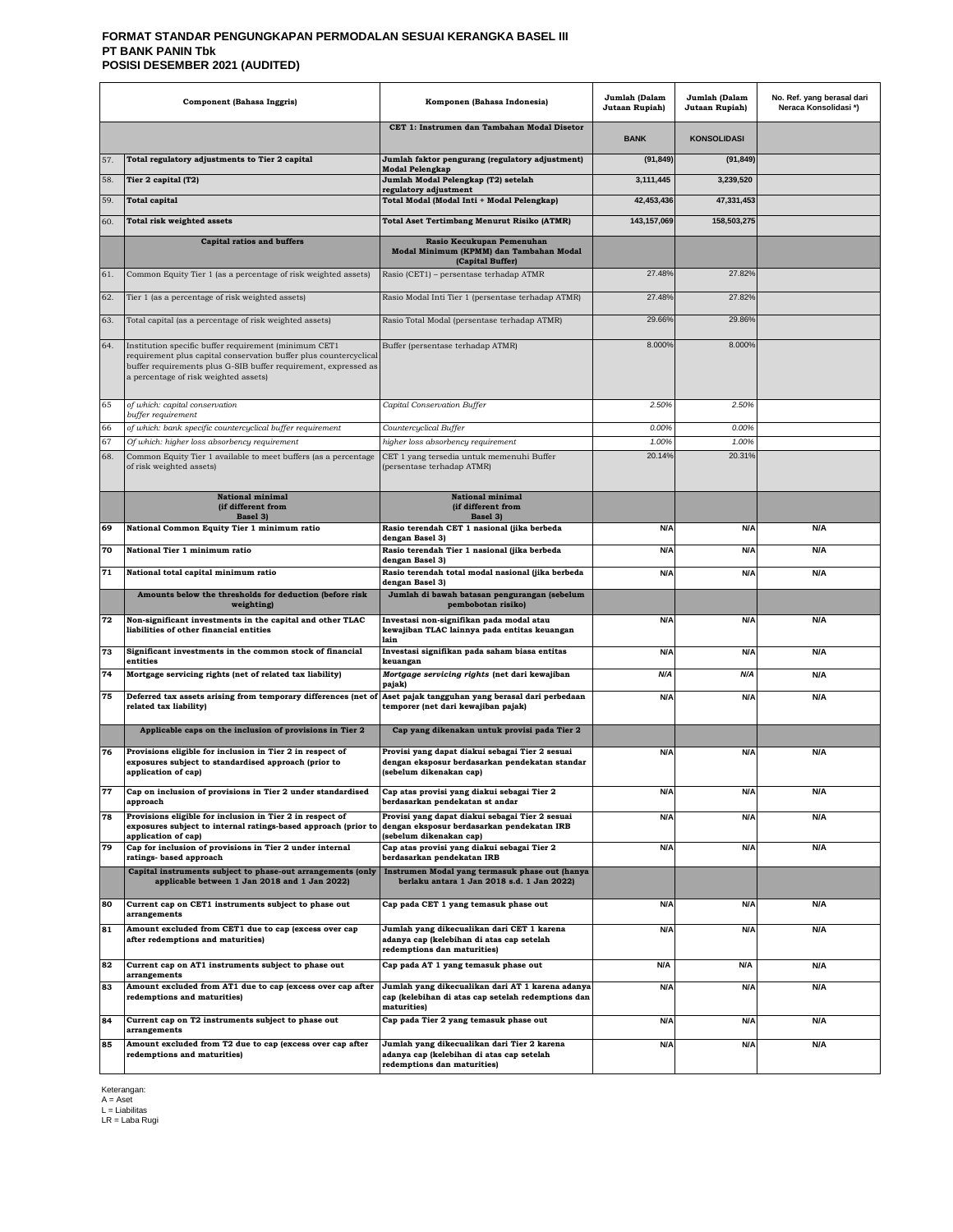#### **REKONSILIASI PERMODALAN PT BANK PANIN Tbk POSISI DESEMBER 2021 (AUDITED) (Dalam Juta Rupiah)**

|     | Palant vala Rapian                                                                   |                                   | <b>BANK</b>                                                                                                    |              |                                   | <b>KONSOLIDASI</b>                                                                                         |              |
|-----|--------------------------------------------------------------------------------------|-----------------------------------|----------------------------------------------------------------------------------------------------------------|--------------|-----------------------------------|------------------------------------------------------------------------------------------------------------|--------------|
| No. | POS-POS                                                                              | Neraca Publikasi<br>Desember 2021 | Neraca Konsolidasian dengan<br>cakupan konsolidasi<br>berdasarkan ketentuan kehati-<br>hatian<br>Desember 2021 | No Referensi | Neraca Publikasi<br>Desember 2021 | Neraca Konsolidasian dengan<br>cakupan konsolidasi berdasarkan<br>ketentuan kehati-hatian<br>Desember 2021 | No Referensi |
|     | <b>ASET</b>                                                                          |                                   |                                                                                                                |              |                                   |                                                                                                            |              |
|     |                                                                                      |                                   |                                                                                                                |              |                                   |                                                                                                            |              |
| 1.  | Kas                                                                                  | 1,728,075                         | 1,728,075                                                                                                      |              | 1,740,383                         | 1,740,383                                                                                                  |              |
| 2.  | Penempatan pada Bank Indonesia                                                       | 4,906,121                         | 4,906,121                                                                                                      |              | 6,591,501                         | 6,591,501                                                                                                  |              |
| 3   | Penempatan pada bank lain                                                            | 9,422,778                         | 9,422,778                                                                                                      |              | 5,434,375                         | 5,434,375                                                                                                  |              |
| 4.  | Tagihan spot dan derivatif / forward                                                 | 5,557                             | 5,557                                                                                                          |              | 5,557                             | 5,557                                                                                                      |              |
| 5.  | Surat berharga yang dimiliki                                                         | 26,992,431                        |                                                                                                                |              | 30,654,627                        |                                                                                                            |              |
|     | a. subordinasi bank                                                                  |                                   | 91,849                                                                                                         | A 5.a        |                                   | 91,849                                                                                                     | A 5.a        |
|     | b. selain subordinasi bank                                                           |                                   | 26,900,582                                                                                                     |              |                                   | 30,562,778                                                                                                 |              |
| 6.  | Surat berharga yang dijual dengan janji dibeli kembali (repo)                        | 6,154,113                         | 6,154,113                                                                                                      |              | 6,154,113                         | 6,154,113                                                                                                  |              |
| 7.  | Tagihan atas surat berharga yang dibeli dengan janji dijual kembali                  |                                   |                                                                                                                |              |                                   |                                                                                                            |              |
|     | (reverse repo)                                                                       | 15,960,099                        | 15,960,099                                                                                                     |              | 15,960,099                        | 15,960,099                                                                                                 |              |
| 8.  | Tagihan akseptasi                                                                    | 2,083,313                         | 2,083,313                                                                                                      |              | 2,083,313                         | 2,083,313                                                                                                  |              |
| 9.  | Kredit yang diberikan                                                                | 111,281,807                       | 111,281,807                                                                                                    |              | 124,844,880                       | 124,844,880                                                                                                |              |
| 10  | Pembiayaan syariah                                                                   |                                   |                                                                                                                |              |                                   |                                                                                                            |              |
| 11. | Penyertaan modal                                                                     | 3,643,269                         |                                                                                                                | A 11.a       | 724,171                           |                                                                                                            | A 11.a       |
|     | a. Penyertaan sebagai pengurang Modal<br>b. Pemyertaan bukan sebagai pengurang Modal |                                   | 3,625,826<br>17,443                                                                                            |              |                                   | 706,516<br>17,655                                                                                          |              |
| 12. | Aset keuangan lainnya                                                                | 1,096,839                         | 1,096,839                                                                                                      |              | 1,419,769                         | 1,419,769                                                                                                  |              |
| 13. | Cadangan kerugian penurunan aset keuangan -/-                                        |                                   |                                                                                                                |              |                                   |                                                                                                            |              |
|     | a. Surat berharga yang dimiliki                                                      | (180)                             | (180)                                                                                                          |              | (16,087)                          | (16,087)                                                                                                   |              |
|     | b. Kredit yang diberikan dan pembiayaan syariah                                      | (5,552,006)                       | (5,552,006)                                                                                                    |              | (5,786,248)                       | (5,786,248)                                                                                                |              |
|     | c. Lainnya                                                                           | (5,461)                           | (5, 461)                                                                                                       |              | (21, 953)                         | (21, 953)                                                                                                  |              |
| 14  | Aset tidak berwujud                                                                  | 360,813                           |                                                                                                                |              | 418,693                           |                                                                                                            |              |
|     | a. Aset tidak berwujud Servicing Mortgage                                            |                                   |                                                                                                                | A 14.a       |                                   |                                                                                                            | A 14.a       |
|     | b. Aset tidak berwujud selain Servicing Mortgage                                     |                                   | 360,813                                                                                                        | A 14.b       |                                   | 418,693                                                                                                    | A 14.b       |
|     | Akumulasi amortisasi aset tidak berwujud -/-                                         | (254, 023)                        |                                                                                                                |              | (295, 862)                        |                                                                                                            |              |
|     | a. Akumulasi amortisasi aset tidak berwujud Servicing Mortgage                       |                                   |                                                                                                                | A 14.a       |                                   | $\overline{a}$                                                                                             | A 14.a       |
|     | b. Akumulasi amortisasi aset tidak berwujud selain Servicing Mortgage                |                                   |                                                                                                                |              |                                   |                                                                                                            |              |
|     |                                                                                      |                                   | (254, 023)                                                                                                     | A 14.b       |                                   | (295, 862)                                                                                                 | A 14.b       |
| 15. | Aset tetap dan inventaris                                                            | 10,688,984                        | 10,688,984                                                                                                     |              | 11, 123, 774                      | 11,123,774                                                                                                 |              |
|     | Akumulasi penyusutan aset tetap dan inventaris -/-                                   | (438, 488)                        | (438, 488)                                                                                                     |              | (481, 413)                        | (481, 413)                                                                                                 |              |
| 16. | Aset non produktif                                                                   |                                   |                                                                                                                |              |                                   |                                                                                                            |              |
|     | a. Properti terbengkalai                                                             | 210,633                           | 210,633                                                                                                        |              | 210,633                           | 210,633                                                                                                    |              |
|     | b. Agunan yang diambil alih                                                          | 1,493,728                         | 1,493,728                                                                                                      |              | 2,258,170                         | 2,258,170                                                                                                  |              |
|     | c. Rekening tunda                                                                    |                                   |                                                                                                                |              |                                   |                                                                                                            |              |
|     | d. Aset antarkantor                                                                  |                                   |                                                                                                                |              |                                   |                                                                                                            |              |
| 17. | Aset lainnya                                                                         | 889,293                           |                                                                                                                |              | 1,440,047                         |                                                                                                            |              |
|     | a. Aset Pajak Tangguhan                                                              |                                   | 319,035                                                                                                        | A 17.a       |                                   | 419,208                                                                                                    | A 17.a       |
|     | b. Selain Aset Pajak Tangguhan                                                       |                                   | 570,258                                                                                                        |              |                                   | 1,020,839                                                                                                  |              |
|     |                                                                                      |                                   |                                                                                                                |              |                                   |                                                                                                            |              |
|     | <b>TOTAL ASET</b>                                                                    | 190,667,695                       | 190,667,695                                                                                                    |              | 204,462,542                       | 204,462,542                                                                                                |              |

|          |                                                                             |                  | <b>BANK</b>                                        |              | <b>KONSOLIDASI</b> |                                                                |              |
|----------|-----------------------------------------------------------------------------|------------------|----------------------------------------------------|--------------|--------------------|----------------------------------------------------------------|--------------|
|          |                                                                             | Neraca Publikasi | Neraca Konsolidasian dengan<br>cakupan konsolidasi |              | Neraca Publikasi   | Neraca Konsolidasian dengan<br>cakupan konsolidasi berdasarkan |              |
| No.      | POS-POS                                                                     |                  | berdasarkan ketentuan kehati-<br>hatian            | No Referensi |                    | ketentuan kehati-hatian                                        | No Referensi |
|          |                                                                             | Desember 2021    | Desember 2021                                      |              | Desember 2021      | Desember 2021                                                  |              |
|          | <b>LIABILITAS DAN EKUITAS</b>                                               |                  |                                                    |              |                    |                                                                |              |
|          |                                                                             |                  |                                                    |              |                    |                                                                |              |
|          | <b>LIABILITAS</b>                                                           |                  |                                                    |              |                    |                                                                |              |
| 1.       | Giro                                                                        | 11,944,656       | 11,944,656                                         |              | 12,031,331         | 12,031,331                                                     |              |
| 2.       | Tabungan                                                                    | 47,613,541       | 47,613,541                                         |              | 48,455,590         | 48,455,590                                                     |              |
| 3.<br>4. | Deposito<br><b>Uang Elektronik</b>                                          | 66,822,782<br>43 | 66,822,782<br>43                                   |              | 73,581,908<br>43   | 73,581,908<br>43                                               |              |
| 5.       | Liabilitas kepada Bank Indonesia                                            |                  |                                                    |              |                    |                                                                |              |
| 6.       | Liabilitas kepada bank lain                                                 | 1,496,140        | 1,496,140                                          |              | 1,766,641          | 1,766,641                                                      |              |
| 7.       | Liabilitas spot dan derivatif / forward                                     | 6,036            | 6,036                                              |              | 6,036              | 6,036                                                          |              |
| 8.       | Liabilitas atas surat berharga yang dijual dengan janji dibeli kembali      |                  |                                                    |              |                    |                                                                |              |
|          | (repo)                                                                      | 6,902,041        | 6,902,041                                          |              | 6,902,041          | 6,902,041                                                      |              |
| 9.       | Liabilitas akseptasi                                                        | 2,083,313        | 2,083,313                                          |              | 2,083,313          | 2,083,313                                                      |              |
| 10.      | Surat berharga yang diterbitkan                                             | 3,994,226        | 3,994,226                                          |              | 3,994,226          | 3,994,226                                                      |              |
| 11.      | Pinjaman/Pembiayaan yang diterima                                           | 3,791,711        |                                                    |              | 5,077,761          |                                                                |              |
|          | a. Pinjaman yang diterima                                                   |                  |                                                    |              |                    | 1,286,050                                                      |              |
|          | b. Modal pinjaman bank                                                      |                  | 3,802,000                                          | L 11.b       |                    | 3,802,000                                                      | L 11.b       |
|          | c. Modal pinjaman anak                                                      |                  |                                                    |              |                    |                                                                |              |
|          | d. emisi Obligasi                                                           |                  | (10, 289)                                          |              |                    | (10, 289)                                                      |              |
| 12.      | Setoran jaminan                                                             | 188,061          | 188,061                                            |              | 188,184            | 188,184                                                        |              |
| 13.      | Liabilitas antarkantor                                                      |                  |                                                    |              |                    |                                                                |              |
| 14.      | Liabilitas lainnya<br>a. Liabilitas Pajak Tangguhan                         | 1,463,648        |                                                    | $L$ 14.a     | 1,827,721          |                                                                | $L$ 14.a     |
|          | b. Selain Liabilitas Pajak Tangguhan                                        |                  | 1,463,648                                          |              |                    | 1,827,721                                                      |              |
| 15.      | Kepentingan minoritas (minority interest)                                   |                  |                                                    |              | 3,102,154          |                                                                |              |
|          | a. Kepentingan non pengendali Bank                                          |                  |                                                    |              |                    | 774,389                                                        | L.15.a       |
|          | b. Kepentingan non pengendali non Bank                                      |                  |                                                    |              |                    | 2,327,765                                                      |              |
|          |                                                                             |                  |                                                    |              |                    |                                                                |              |
|          | <b>EKUITAS</b>                                                              |                  |                                                    |              |                    |                                                                |              |
| 16.      | Modal disetor                                                               |                  |                                                    |              |                    |                                                                |              |
|          | a. Modal dasar                                                              | 9,600,000        | 9,600,000                                          |              | 9,600,000          | 9,600,000                                                      |              |
|          | b. Modal yang belum disetor -/-                                             | (7, 191, 235)    | (7, 191, 235)                                      |              | (7, 191, 235)      | (7, 191, 235)                                                  |              |
|          | c. Saham yang dibeli kembali (treasury stock) -/-<br>Tambahan modal disetor | (610)            | (610)                                              |              | (610)              | (610)                                                          |              |
| 17.      | a. Agio                                                                     | 3,440,707        | 3,440,707                                          |              | 3,440,707          | 3,440,707                                                      |              |
|          | b. Disagio $-/-$                                                            |                  |                                                    |              |                    |                                                                |              |
|          | c. Dana setoran modal                                                       |                  |                                                    |              |                    |                                                                |              |
|          | d. Lainnya                                                                  |                  |                                                    |              | (269, 072)         | (269, 072)                                                     |              |
| 18.      | Penghasilan komprehensif lain                                               |                  |                                                    |              |                    |                                                                |              |
|          | a. Keuntungan                                                               | 8,729,202        |                                                    |              | 8,764,366          |                                                                |              |
|          | 1. Revaluasi aset tetap                                                     |                  | 8,231,797                                          |              |                    | 8,308,729                                                      |              |
|          | 2. Peningkatan nilai wajar (MTM) aset keuangan yang diukur pada nilai       |                  |                                                    |              |                    |                                                                |              |
|          | wajar melalui penghasilan komprehensif lainnya                              |                  | 332,868                                            |              |                    | 300,270                                                        |              |
|          | 3. Keuntungan penghasilan komprehensif lainnya                              |                  | 687,642                                            |              |                    | 691,881                                                        |              |
|          | 4. Pajak penghasilan terkait dengan laba komprehensif lain                  |                  |                                                    |              |                    |                                                                |              |
|          | i. Diakui dalam komponen modal                                              |                  | (411, 649)                                         |              |                    | (424, 714)                                                     |              |
|          | ii. Tidak diakui sebagai komponen modal                                     |                  | (111, 456)                                         |              |                    |                                                                |              |
|          | b. Kerugian -/-<br>1. Revaluasi aset tetap                                  | (34, 837)        |                                                    |              | (34, 837)          | $\overline{\phantom{a}}$                                       |              |
|          | 2. Peningkatan nilai wajar (MTM) aset keuangan yang diukur pada nilai       |                  |                                                    |              |                    |                                                                |              |
|          | wajar melalui penghasilan komprehensif lainnya                              |                  | (44, 663)                                          |              |                    | (44, 663)                                                      |              |
|          | 3. Keuntungan penghasilan komprehensif lainnya                              |                  |                                                    |              |                    |                                                                |              |
|          | 4. Pajak penghasilan terkait dengan laba komprehensif lain                  |                  |                                                    |              |                    |                                                                |              |
|          | i. Diakui dalam komponen modal                                              |                  | 9,826                                              |              |                    | 9,826                                                          |              |
|          | ii. Tidak diakui sebagai komponen modal                                     |                  |                                                    |              |                    |                                                                |              |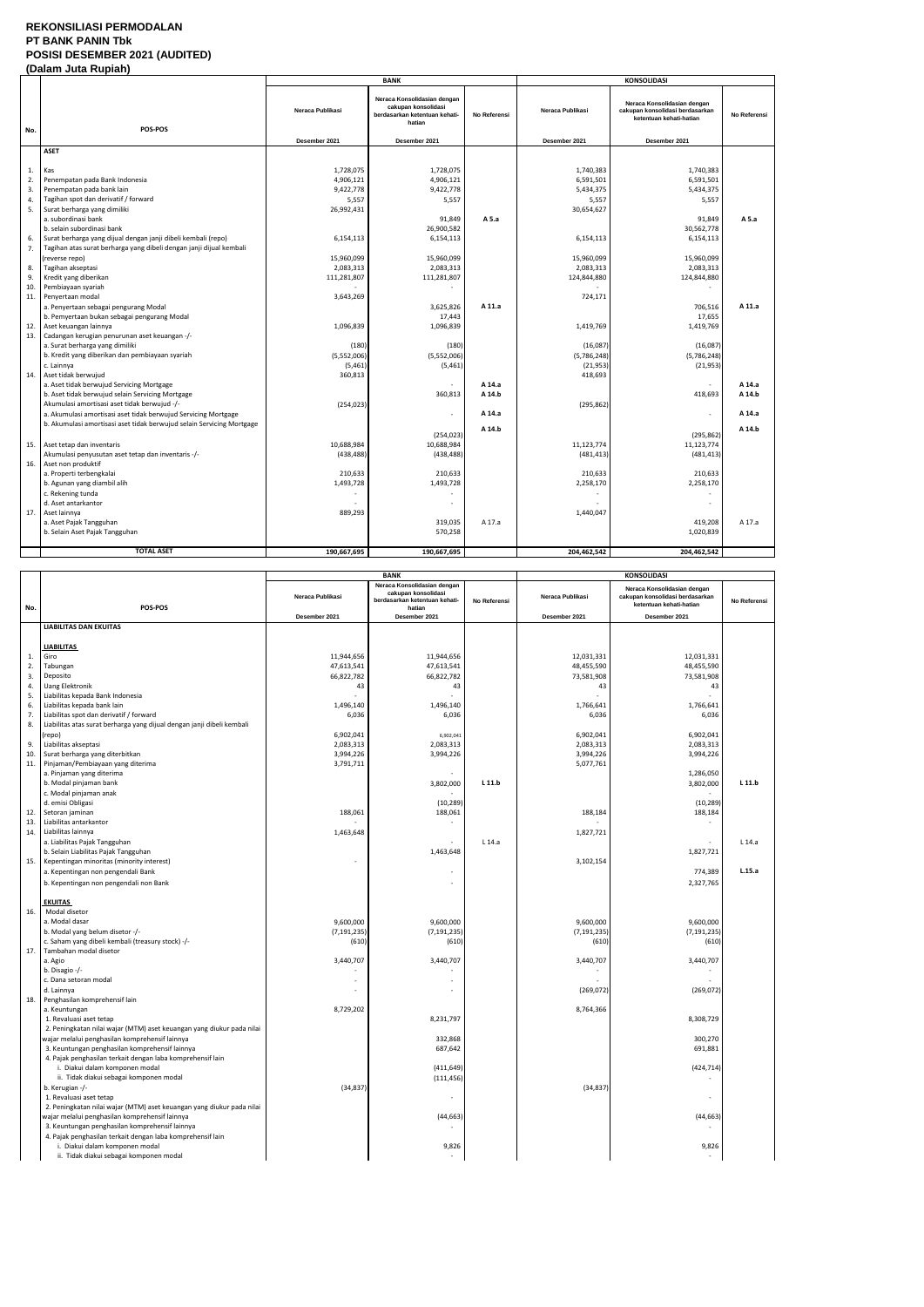### **REKONSILIASI PERMODALAN PT BANK PANIN Tbk POSISI DESEMBER 2021 (AUDITED) (Dalam Juta Rupiah)**

|     |                                                       |                          | <b>BANK</b>                                                                                   |              |                  | <b>KONSOLIDASI</b>                                                                        |              |
|-----|-------------------------------------------------------|--------------------------|-----------------------------------------------------------------------------------------------|--------------|------------------|-------------------------------------------------------------------------------------------|--------------|
| No. | <b>POS-POS</b>                                        | Neraca Publikasi         | Neraca Konsolidasian dengan<br>cakupan konsolidasi<br>berdasarkan ketentuan kehati-<br>hatian | No Referensi | Neraca Publikasi | Neraca Konsolidasian dengan<br>cakupan konsolidasi berdasarkan<br>ketentuan kehati-hatian | No Referensi |
|     |                                                       | Desember 2021            | Desember 2021                                                                                 |              | Desember 2021    | Desember 2021                                                                             |              |
|     | 19. Cadangan                                          |                          |                                                                                               |              |                  |                                                                                           |              |
|     | a. Cadangan umum                                      | 27,110,025               | 27,110,025                                                                                    |              | 27,484,260       | 27,484,260                                                                                |              |
|     | b. Cadangan tujuan                                    | 140,000                  | 140,000                                                                                       |              | 140,000          | 140,000                                                                                   |              |
|     | 20. Laba/rugi                                         |                          |                                                                                               |              |                  |                                                                                           |              |
|     | a. Tahun-tahun lalu                                   | $\overline{\phantom{a}}$ |                                                                                               |              | 1,448,541        | 1,448,541                                                                                 |              |
|     | b. Tahun berjalan                                     | 2,568,245                | 2,568,245                                                                                     |              | 2,063,473        | 2,063,473                                                                                 |              |
|     | c. Dividen yang dibayarkan -/-                        |                          |                                                                                               |              |                  |                                                                                           |              |
|     | TOTAL EKUITAS YANG DAPAT DIATRIBUSIKAN KEPADA PEMILIK | 44,361,497               | 44,361,497                                                                                    |              | 45,445,593       | 45,557,393                                                                                |              |
|     | <b>TOTAL LIABILITAS DAN EKUITAS</b>                   | 190,667,695              | 190,667,695                                                                                   |              | 204,462,542      | 204,574,342                                                                               |              |

|      |                                                                                                                                                                                                                                     | <b>BANK</b>                                       |                                                                                                                | <b>KONSOLIDASI</b> |                                                   |                                                                                                            |              |
|------|-------------------------------------------------------------------------------------------------------------------------------------------------------------------------------------------------------------------------------------|---------------------------------------------------|----------------------------------------------------------------------------------------------------------------|--------------------|---------------------------------------------------|------------------------------------------------------------------------------------------------------------|--------------|
| No.  | POS-POS                                                                                                                                                                                                                             | Neraca Publikasi<br>Desember 2021                 | Neraca Konsolidasian dengan<br>cakupan konsolidasi<br>berdasarkan ketentuan kehati-<br>hatian<br>Desember 2021 | No Referensi       | Neraca Publikasi<br>Desember 2021                 | Neraca Konsolidasian dengan<br>cakupan konsolidasi berdasarkan<br>ketentuan kehati-hatian<br>Desember 2021 | No Referensi |
| Ι.   | <b>TAGIHAN KOMITMEN</b>                                                                                                                                                                                                             |                                                   |                                                                                                                |                    |                                                   |                                                                                                            |              |
|      | 1. Fasilitas pinjaman/pembiayaan yang belum ditarik<br>2. Posisi valas yang akan diterima dari transaksi spot dan derivatif /<br>forward<br>3. Lainnya                                                                              | $\overline{\phantom{a}}$<br>1,462,605             | 1,462,605                                                                                                      |                    | 1,462,605                                         | ۰<br>1,462,605                                                                                             |              |
| н.   | <b>KEWAJIBAN KOMITMEN</b>                                                                                                                                                                                                           |                                                   |                                                                                                                |                    |                                                   |                                                                                                            |              |
|      | 1. Fasilitas kredit/pembiayaan yang belum ditarik<br>a. Committed<br>b. Uncommitted<br>2. Irrecovable L/C yang masih berjalan<br>3. Posisi valas yang akan diserahkan untuk transaksi spot dan derivatif /<br>forward<br>4. Lainnya | 26,824,267<br>7,262,557<br>1,048,782<br>1,519,638 | 26,824,267<br>7,262,557<br>1,048,782<br>1,519,638                                                              |                    | 26,774,267<br>7,641,393<br>1,048,782<br>1,519,638 | 26,774,267<br>7,641,393<br>1,048,782<br>1,519,638                                                          |              |
| III. | <b>TAGIHAN KONTINJENSI</b>                                                                                                                                                                                                          |                                                   |                                                                                                                |                    |                                                   |                                                                                                            |              |
|      | 1. Garansi yang diterima<br>2. Lainnya                                                                                                                                                                                              | $\overline{\phantom{a}}$<br>1,354,012             | 1,354,012                                                                                                      |                    | 1,354,012                                         | $\overline{\phantom{0}}$<br>1,354,012                                                                      |              |
| IV.  | <b>KEWAJIBAN KONTINJENSI</b>                                                                                                                                                                                                        |                                                   |                                                                                                                |                    |                                                   |                                                                                                            |              |
|      | 1. Garansi yang diberikan<br>2. Lainnya                                                                                                                                                                                             | 967,035<br>479,638                                | 967,035<br>479,638                                                                                             |                    | 1,152,455<br>479,638                              | 1,152,455<br>479,638                                                                                       |              |

|          |                                                                                              |                            | <b>BANK</b>                                                                                   |              | <b>KONSOLIDASI</b>         |                                                                                           |              |
|----------|----------------------------------------------------------------------------------------------|----------------------------|-----------------------------------------------------------------------------------------------|--------------|----------------------------|-------------------------------------------------------------------------------------------|--------------|
| No.      | POS-POS                                                                                      | Neraca Publikasi           | Neraca Konsolidasian dengan<br>cakupan konsolidasi<br>berdasarkan ketentuan kehati-<br>hatian | No Referensi | Neraca Publikasi           | Neraca Konsolidasian dengan<br>cakupan konsolidasi berdasarkan<br>ketentuan kehati-hatian | No Referensi |
|          |                                                                                              | Desember 2021              | Desember 2021                                                                                 |              | Desember 2021              | Desember 2021                                                                             |              |
|          | PENDAPATAN DAN BEBAN OPERASIONAL                                                             |                            |                                                                                               |              |                            |                                                                                           |              |
|          | A. Pendapatan dan Beban Bunga                                                                |                            |                                                                                               |              |                            |                                                                                           |              |
| 1.       | Pendapatan bunga                                                                             | 12,527,253                 | 12,527,253                                                                                    |              | 14,350,512                 | 14,350,512                                                                                |              |
| 2.       | Beban bunga                                                                                  | 4,154,645                  | 4,154,645                                                                                     |              | 4,735,429                  | 4,735,429                                                                                 |              |
|          | Pendapatan (Beban) Bunga Bersih                                                              | 8,372,608                  | 8,372,608                                                                                     |              | 9,615,083                  | 9,615,083                                                                                 |              |
|          | B. Pendapatan dan Beban Operasional selain Bunga                                             |                            |                                                                                               |              |                            |                                                                                           |              |
|          | Keuntungan (kerugian) dari peningkatan (penurunan) nilai wajar aset                          |                            |                                                                                               |              |                            |                                                                                           |              |
| 1.       | keuangan                                                                                     | (64, 644)                  | (64, 644)                                                                                     |              | (64, 644)                  | (64, 644)                                                                                 |              |
|          | Keuntungan (kerugian) dari penurunan (peningkatan) nilai wajar                               |                            |                                                                                               |              |                            |                                                                                           |              |
| 2.       | liabilitas keuangan                                                                          |                            |                                                                                               |              |                            |                                                                                           |              |
| 3.       | Keuntungan (kerugian) dari penjualan aset keuangan                                           | 1,283,060                  | 1,283,060                                                                                     |              | 1,293,425                  | 1,293,425                                                                                 |              |
|          | Keuntungan (kerugian) dari transaksi spot dan derivatif/forw ard                             |                            |                                                                                               |              |                            |                                                                                           |              |
| 4.<br>5. | (realised)<br>Keuntungan (kerugian) dari penyertaan dengan equity method                     | 57,716                     | 57,716                                                                                        |              | 57,716<br>42,038           | 57,716<br>42,038                                                                          |              |
| 6.       | Keuntungan (kerugian) dari penjabaran transaksi valuta asing                                 | (19, 289)                  | (19, 289)                                                                                     |              | (18, 464)                  | (18, 464)                                                                                 |              |
| 7.       | Pendapatan dividen                                                                           | 59,213                     | 59,213                                                                                        |              | 38,333                     | 38,333                                                                                    |              |
| 8.       | Komisi/provisi/fee dan administrasi                                                          | 350,870                    | 350,870                                                                                       |              | 537,597                    | 537,597                                                                                   |              |
| 9.       | Pendapatan lainnya                                                                           | 1,025,216                  | 1,025,216                                                                                     |              | 1,202,121                  | 1,202,121                                                                                 |              |
| 10.      | Kerugian penurunan nilai aset keuangan (impairment)                                          | 3,639,042                  | 3,639,042                                                                                     |              | 5,248,624                  | 5,248,624                                                                                 |              |
| 11.      | Kerugian terkait risiko operasional                                                          | 14,245                     | 14,245                                                                                        |              | 14,245                     | 14,245                                                                                    |              |
| 12.      | Beban tenaga kerja                                                                           | 1,687,318                  | 1,687,318                                                                                     |              | 2,075,632                  | 2,075,632                                                                                 |              |
| 13.      | Beban promosi                                                                                | 18,023                     | 18,023                                                                                        |              | 35,856                     | 35,856                                                                                    |              |
| 14       | Beban lainnya<br>Pendapatan (Beban) Operasional Selain Bunga Bersih                          | 2,449,056<br>(5, 115, 542) | 2,449,056<br>(5, 115, 542)                                                                    |              | 2,903,026<br>(7, 189, 261) | 2,903,026<br>(7, 189, 261)                                                                |              |
|          |                                                                                              |                            |                                                                                               |              |                            |                                                                                           |              |
|          | LABA (RUGI) OPERASIONAL                                                                      | 3,257,066                  | 3,257,066                                                                                     |              | 2,425,822                  | 2,425,822                                                                                 |              |
|          |                                                                                              |                            |                                                                                               |              |                            |                                                                                           |              |
|          | PENDAPATAN DAN BEBAN NON OPERASIONAL                                                         |                            |                                                                                               |              |                            |                                                                                           |              |
| 1.       | Keuntungan (kerugian) penjualan aset tetap dan inventaris                                    | 11,140                     | 11,140                                                                                        |              | 12,521                     | 12,521                                                                                    |              |
| 2.       | Pendapatan (beban) non operasional lainnya<br>LABA (RUGI) NON OPERASIONAL                    | 4,222<br>15,362            | 4,222<br>15,362                                                                               |              | 75,993<br>88,514           | 75,993<br>88,514                                                                          |              |
|          |                                                                                              |                            |                                                                                               |              |                            |                                                                                           |              |
|          | LABA (RUGI) TAHUN BERJALAN SEBELUM PAJAK                                                     | 3,272,428                  | 3,272,428                                                                                     |              | 2,514,336                  | 2,514,336                                                                                 |              |
|          |                                                                                              |                            |                                                                                               |              |                            |                                                                                           |              |
|          | Pajak penghasilan                                                                            |                            |                                                                                               |              |                            |                                                                                           |              |
|          | a. Taksiran pajak tahun berjalan                                                             | 702,843                    | 702,843                                                                                       |              | 760,278                    | 760,278                                                                                   |              |
|          | b. Pendapatan (beban) pajak tangguhan                                                        | (1, 340)                   | (1, 340)                                                                                      |              | 62,918                     | 62,918                                                                                    |              |
|          | LABA (RUGI) BERSIH TAHUN BERJALAN                                                            | 2,568,245                  | 2,568,245                                                                                     |              | 1,816,976                  | 1,816,976                                                                                 |              |
|          |                                                                                              |                            |                                                                                               |              |                            |                                                                                           |              |
|          | LABA (RUGI) KEPENTINGAN MINORITAS                                                            |                            |                                                                                               |              | (246, 497)                 | (246, 497)                                                                                |              |
|          |                                                                                              |                            |                                                                                               |              |                            |                                                                                           |              |
| 1.       | PENGHASILAN KOMPREHENSIF LAIN<br>Pos-Pos yang Tidak Akan Direklasifikasi ke Laba Rugi        |                            |                                                                                               |              |                            |                                                                                           |              |
|          | a. Keuntungan yang berasal dari revaluasi aset tetap                                         | 435,298                    | 435,298                                                                                       |              | 450,003                    | 450,003                                                                                   |              |
|          | b. Keuntungan (kerugian) yang berasal dari pengukuran kembali atas                           |                            |                                                                                               |              |                            |                                                                                           |              |
|          | program pensiun manfaat                                                                      |                            |                                                                                               |              |                            |                                                                                           |              |
|          | pasti                                                                                        | 416,488                    | 416,488                                                                                       |              | 422,074                    | 422,074                                                                                   |              |
|          | c. Lainnya                                                                                   |                            |                                                                                               |              | 425                        | 425                                                                                       |              |
| 2.       | Pos-Pos yang Akan Direklasifikasi ke Laba Rugi                                               |                            |                                                                                               |              |                            |                                                                                           |              |
|          | a. Keuntungan (kerugian) yang berasal dari penyesuaian akibat<br>penjabaran laporan keuangan |                            |                                                                                               |              |                            |                                                                                           |              |
|          | dalam mata uang asing                                                                        |                            |                                                                                               |              |                            |                                                                                           |              |
|          | b. Keuntungan (kerugian) dari perubahan nilai wajar aset keuangan                            |                            |                                                                                               |              |                            |                                                                                           |              |
|          | instrumen hutang yang                                                                        |                            |                                                                                               |              |                            |                                                                                           |              |
|          | diukur pada nilai wajar melalui penghasilan komprehensif lain                                | (1,703,654)                | (1,703,654)                                                                                   |              | (1,703,866)                | (1,703,866)                                                                               |              |
|          | c. Lainnya                                                                                   |                            |                                                                                               |              |                            |                                                                                           |              |
|          |                                                                                              |                            |                                                                                               |              |                            |                                                                                           |              |
|          | PENGHASILAN KOMPREHENSIF LAIN TAHUN BERJALAN SETELAH<br><b>PAJAK</b>                         |                            |                                                                                               |              |                            |                                                                                           |              |
|          |                                                                                              | (851, 868)                 | (851, 868)                                                                                    |              | (831, 364)                 | (831, 364)                                                                                |              |
|          | TOTAL LABA (RUGI) KOMPREHENSIF TAHUN BERJALAN                                                | 1,716,377                  | 1,716,377                                                                                     |              | 985,612                    | 985,612                                                                                   |              |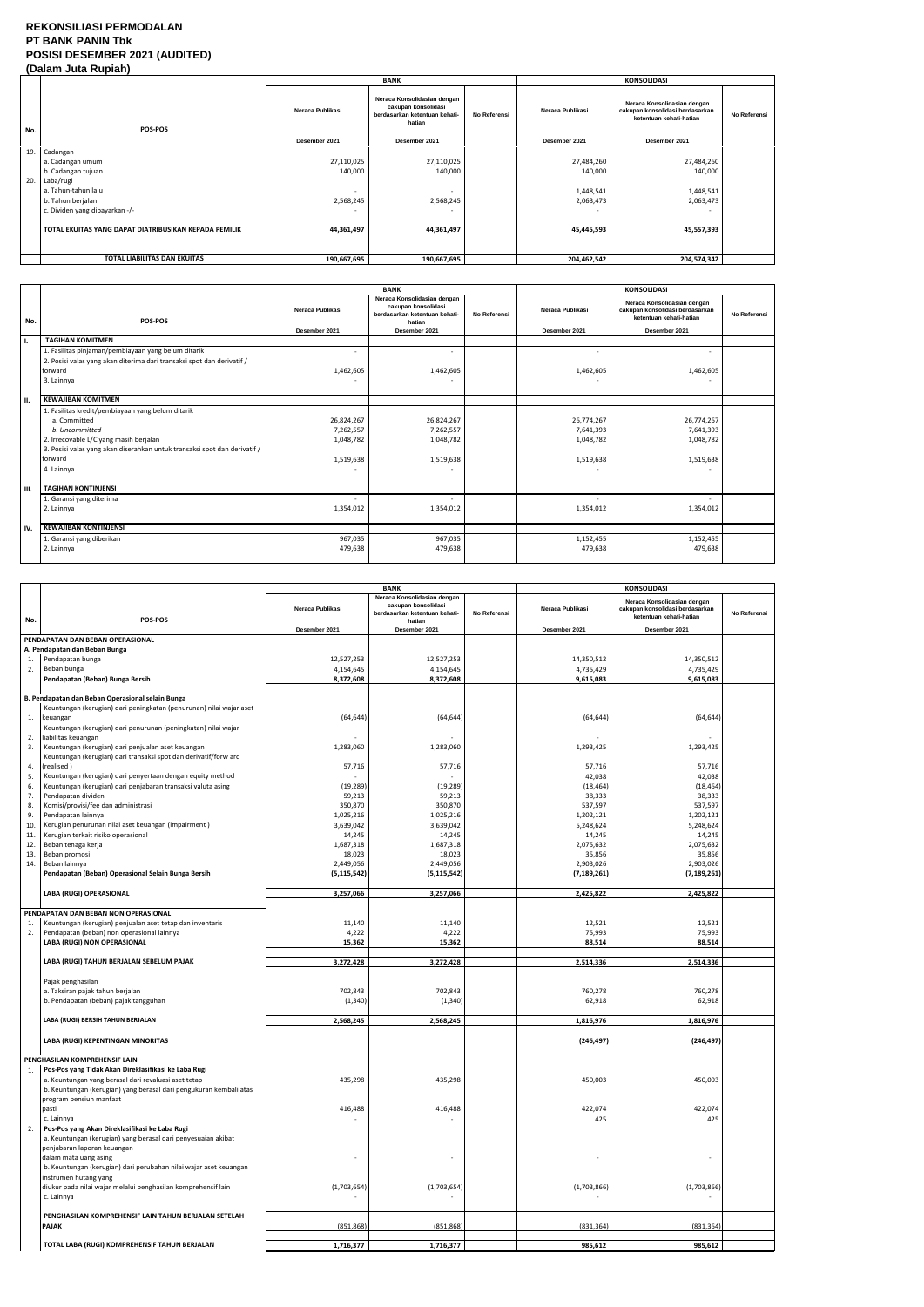### **REKONSILIASI PERMODALAN PT BANK PANIN Tbk POSISI DESEMBER 2021 (AUDITED) (Dalam Juta Rupiah)**

|     | $\mathbf{r}$                                                                                                                   |                                   | <b>BANK</b>                                                                                                    |                     | <b>KONSOLIDASI</b>                |                                                                                                            |              |  |
|-----|--------------------------------------------------------------------------------------------------------------------------------|-----------------------------------|----------------------------------------------------------------------------------------------------------------|---------------------|-----------------------------------|------------------------------------------------------------------------------------------------------------|--------------|--|
| No. | <b>POS-POS</b>                                                                                                                 | Neraca Publikasi<br>Desember 2021 | Neraca Konsolidasian dengan<br>cakupan konsolidasi<br>berdasarkan ketentuan kehati-<br>hatian<br>Desember 2021 | <b>No Referensi</b> | Neraca Publikasi<br>Desember 2021 | Neraca Konsolidasian dengan<br>cakupan konsolidasi berdasarkan<br>ketentuan kehati-hatian<br>Desember 2021 | No Referensi |  |
|     |                                                                                                                                |                                   |                                                                                                                |                     |                                   |                                                                                                            |              |  |
|     | Laba (rugi) Bersih Tahun Berjalan yang dapat diatribusikan kepada:<br>- Pemilik<br>- Kepentingan Non Pengendali                | 2,568,245                         | 2,568,245                                                                                                      |                     | 2,063,473<br>(246, 497)           | 2,063,473<br>(246, 497)                                                                                    |              |  |
|     | TOTAL LABA (RUGI) BERSIH TAHUN BERJALAN                                                                                        | 2,568,245                         | 2,568,245                                                                                                      |                     | 1,816,976                         | 1,816,976                                                                                                  |              |  |
|     | Total Laba (Rugi) Komprehensif Tahun Berjalan yang dapat diatribusikan<br>kepada:<br>- Pemilik<br>- Kepentingan Non Pengendali | 1,716,377                         | 1,716,377                                                                                                      |                     | 1,223,202<br>(237, 590)           | 1,223,202<br>(237, 590)                                                                                    |              |  |
|     | TOTAL LABA (RUGI) KOMPREHENSIF TAHUN BERJALAN                                                                                  | 1,716,377                         | 1,716,377                                                                                                      |                     | 985,612                           | 985,612                                                                                                    |              |  |
|     | TRANSFER LABA (RUGI) KE KANTOR PUSAT                                                                                           | ٠                                 | ٠                                                                                                              |                     |                                   | $\overline{\phantom{0}}$                                                                                   |              |  |
|     | <b>DIVIDEN</b>                                                                                                                 |                                   | ٠                                                                                                              |                     |                                   |                                                                                                            |              |  |
|     | LABA BERSIH PER SAHAM (dalam satuan rupiah)                                                                                    | 106.62                            | 106.62                                                                                                         |                     | 85.67                             | 85.67                                                                                                      |              |  |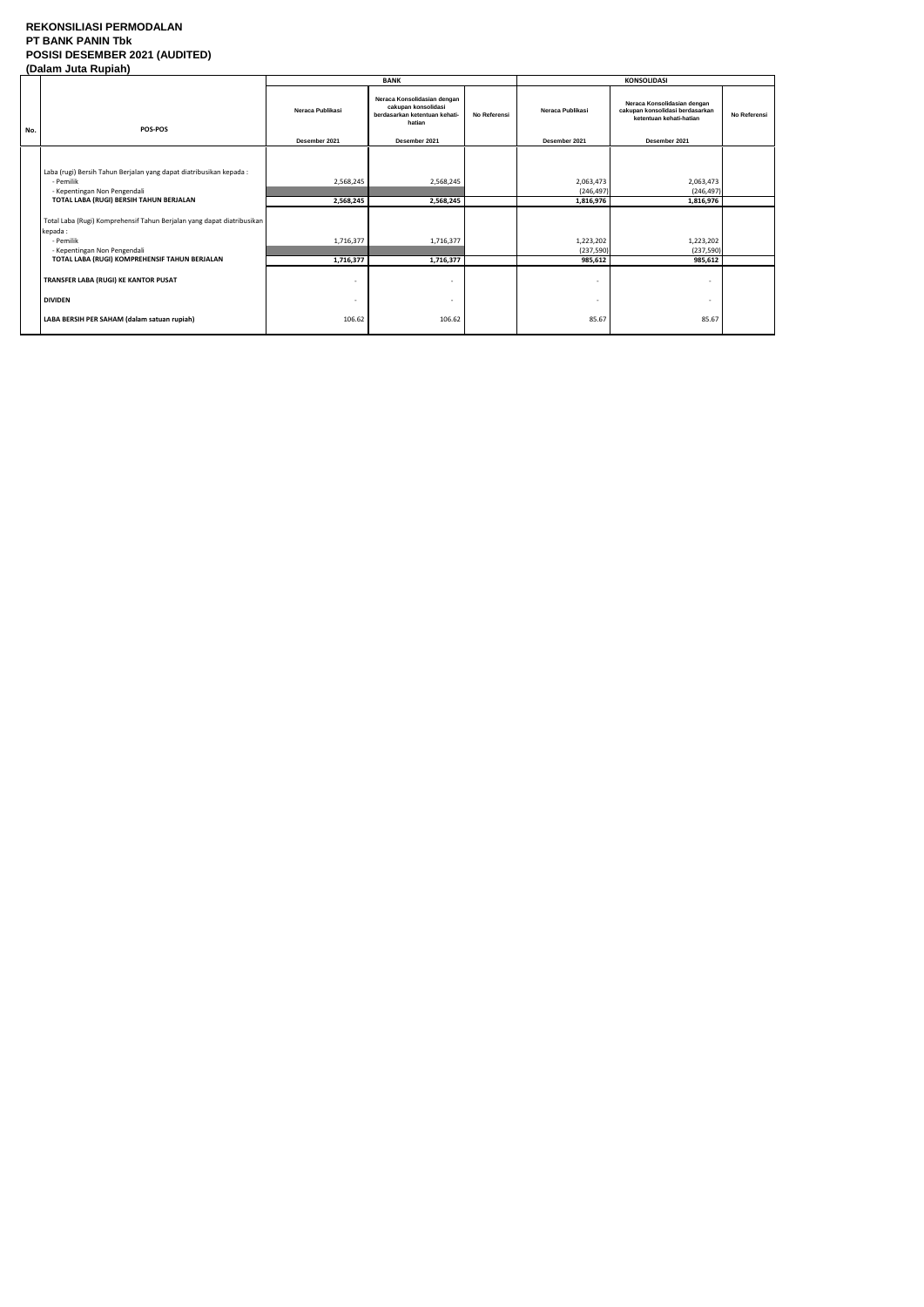#### **PENGUNGKAPAN RINCIAN FITUR INSTRUMEN PERMODALAN PT BANK PANIN Tbk POSISI DESEMBER 2021 (AUDITED) (Dalam Juta Rupiah)**

|                | Saham                                                                                                       |                               |
|----------------|-------------------------------------------------------------------------------------------------------------|-------------------------------|
|                |                                                                                                             | Informasi                     |
| No             |                                                                                                             | Kuantitatif/Kualitatif        |
| $\mathbf{1}$   | Penerbit                                                                                                    | PT Bank Panin Tbk.            |
| $\overline{2}$ | Nomor identifikasi                                                                                          | 1 sd 24.087.645.998           |
| 3              | Hukum yang digunakan                                                                                        | Hukum Indonesia               |
| 3a             | Sarana yang memungkinkan kewajiban pelaksanaan pada                                                         |                               |
|                | Bagian 13 dari Lembar Istilah TLAC tercapai (untuk instrumen TLAC sah lainnya yang diatur oleh hukum asing) | N/A                           |
|                | Perlakuan instrumen berdasarkan ketentuan KPMM                                                              |                               |
| $\overline{4}$ | Pada saat masa transisi                                                                                     | N/A                           |
| 5              | Setelah masa transisi                                                                                       | CET1                          |
| 6              | Apakah instrumen eligible untuk Individu/Konsolidasi atau Konsolidasi dan Individu                          | Individu/Konsolidasi          |
| $\overline{7}$ | Jenis instrumen                                                                                             | Saham Biasa                   |
| 8              | Jumlah yang diakui dalam perhitungan KPMM                                                                   | 2,408,155                     |
| 9              | Nilai Par dari instrumen                                                                                    | 2.408.765                     |
| 10             | Klasifikasi sesuai standar akuntansi keuangan                                                               | Ekuitas                       |
| 11             | Tanggal penerbitan                                                                                          | 29/12/1982                    |
| 12             | Tidak ada jatuh tempo (perpetual) atau dengan jatuh tempo                                                   | Perpetual                     |
| 13             | Tanggal jatuh tempo                                                                                         | Tidak ada tanggal jatuh tempo |
| 14             | Eksekusi call option atas persetujuan Otoritas Jasa Keuangan                                                | Tidak                         |
| 15             | Tanggal call option, jumlah penarikan dan persyaratan call option lainnya (bila ada)                        | N/A                           |
| 16             | Subsequent call option                                                                                      | N/A                           |
|                | Kupon/deviden                                                                                               |                               |
| 17             | Dividen/ kupon dengan bunga tetap atau floating                                                             | Floating                      |
| 18             | Tingkat dari kupon rate atau index lain yang menjadi acuan                                                  | N/A                           |
| 19             | Ada atau tidaknya dividend stopper                                                                          | Tidak                         |
| 20             | Fully discretionary; partial or mandatory                                                                   | Fully discretionary           |
| 21             | Apakah terdapat fitur step up atau insentif lain                                                            | Tidak                         |
| 22             | Non-kumulatif atau kumulatif                                                                                | Non-kumulatif                 |
| 23             | Dapat dikonversi atau tidak dapat dikonversi                                                                | Tidak dapat dikonversi        |
| 24             | Jika dapat dikonversi, sebutkan trigger point-nya                                                           | N/A                           |
| 25             | Jika dapat dikonversi, apakah seluruh atau sebagian                                                         | N/A                           |
| 26             | Jika dapat dikonversi, bagaimana rate konversinya                                                           | N/A                           |
| 27             | Jika dapat dikonversi; apakah mandatory atau optional                                                       | N/A                           |
| 28             | Jika dapat dikonversi, sebutkan jenis instrumen konversinya                                                 | N/A                           |
| 29             | Jika dapat dikonversi, sebutkan issuer of instrument it converts into                                       | N/A                           |
| 30             | Fitur Write-down                                                                                            | Tidak                         |
| 31             | Jika terjadi write-down, sebutkan trigger-nya                                                               | N/A                           |
| 32             | Jika terjadi write-down, apakah penuh atau sebagian                                                         | N/A                           |
| 33             | Jika terjadi write-down, permanent atau temporer                                                            | N/A                           |
| 34             | Jika terjadi write down temporer, jelaskan mekanisme write-up                                               | N/A                           |
| 34a            | Tipe subordinasi                                                                                            | N/A                           |
| 35             | Hierarki instrumen pada saat likuidasi                                                                      | Urutan terakhir (Junior)      |
| 36             | Apakah terdapat fitur yang non-complaint                                                                    | Tidak                         |
| 37             | Jika Ya, jelaskan fitur yang non-complaint                                                                  | N/A                           |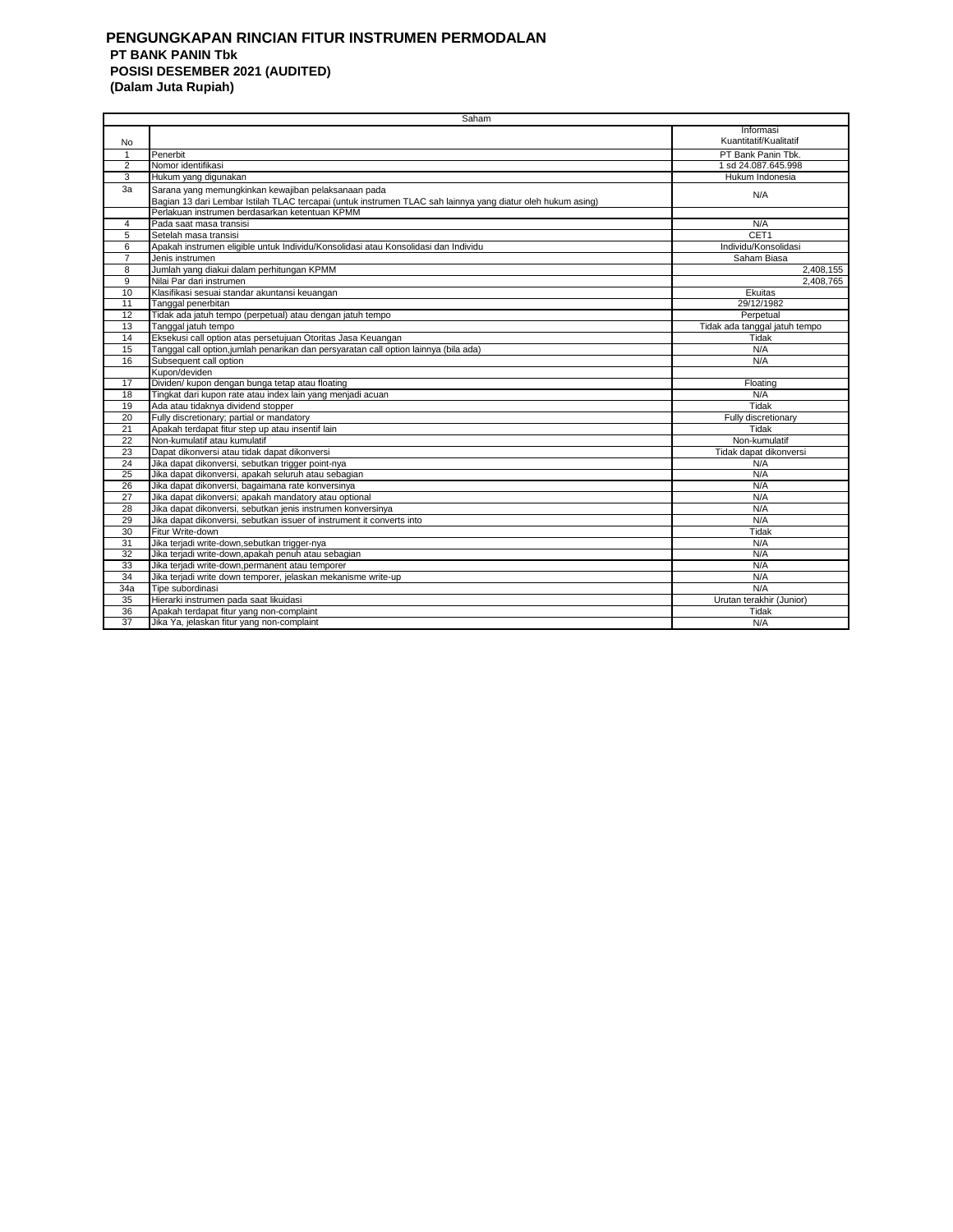# **PENGUNGKAPAN RINCIAN FITUR INSTRUMEN PERMODALAN PT BANK PANIN Tbk POSISI DESEMBER 2021 (AUDITED)**

**(Dalam Juta Rupiah)**

|                | Obligasi Subordinasi Berkelanjutan II tahap I                                                               |                                                                     |
|----------------|-------------------------------------------------------------------------------------------------------------|---------------------------------------------------------------------|
| No             |                                                                                                             | Informasi                                                           |
|                |                                                                                                             | Kuantitatif/Kualitatif                                              |
| $\mathbf{1}$   | Penerbit                                                                                                    | PT Bank Panin Tbk.                                                  |
| $\overline{2}$ | Nomor identifikasi                                                                                          | IDA000074009                                                        |
| 3              | Hukum yang digunakan                                                                                        | Hukum Indonesia                                                     |
| 3a             | Sarana yang memungkinkan kewajiban pelaksanaan pada                                                         | N/A                                                                 |
|                | Bagian 13 dari Lembar Istilah TLAC tercapai (untuk instrumen TLAC sah lainnya yang diatur oleh hukum asing) |                                                                     |
|                | Perlakuan instrumen berdasarkan ketentuan KPMM                                                              |                                                                     |
| $\overline{4}$ | Pada saat masa transisi                                                                                     | N/A                                                                 |
| 5              | Setelah masa transisi                                                                                       | Tier <sub>2</sub>                                                   |
| 6              | Apakah instrumen eligible untuk Individu/Konsolidasi atau Konsolidasi dan Individu                          | Individu/Konsolidasi                                                |
| $\overline{7}$ | Jenis instrumen                                                                                             | Surat berharga subordinasi                                          |
| 8              | Jumlah yang diakui dalam perhitungan KPMM                                                                   | 30,000                                                              |
| 9              | Nilai Par dari instrumen                                                                                    | 100.000                                                             |
| 10             | Klasifikasi sesuai standar akuntansi keuangan                                                               | Ekuitas                                                             |
| 11             | Tanggal penerbitan                                                                                          | 28/06/2016                                                          |
| 12             | Tidak ada jatuh tempo (perpetual) atau dengan jatuh tempo                                                   | Dengan Jatuh Tempo                                                  |
| 13             | Tanggal jatuh tempo                                                                                         | 28/06/2023                                                          |
| 14             | Eksekusi call option atas persetujuan Otoritas Jasa Keuangan                                                | Tidak                                                               |
| 15             | Tanggal call option, jumlah penarikan dan persyaratan call option lainnya (bila ada)                        | N/A                                                                 |
| 16             | Subsequent call option                                                                                      | N/A                                                                 |
|                | Kupon/deviden                                                                                               |                                                                     |
| 17             | Dividen/ kupon dengan bunga tetap atau floating                                                             | Fixed                                                               |
| 18             | Tingkat dari kupon rate atau index lain yang menjadi acuan                                                  | 9,60%                                                               |
| 19             | Ada atau tidaknya dividend stopper                                                                          | Tidak                                                               |
| 20             | Fully discretionary; partial or mandatory                                                                   | Mandatory                                                           |
| 21             | Apakah terdapat fitur step up atau insentif lain                                                            | Tidak                                                               |
| 22             | Non-kumulatif atau kumulatif                                                                                | Kumulatif                                                           |
| 23             | Dapat dikonversi atau tidak dapat dikonversi                                                                | Dapat dikonversi<br>Jika KPMM Bank dibawah nilai minimum dan        |
| 24             | Jika dapat dikonversi, sebutkan trigger point-nya                                                           |                                                                     |
|                |                                                                                                             | OJK Menetapkan Bahwa Perseroan<br>Berpotensi Terganggu Kelangsungan |
|                |                                                                                                             | Usahanya (Point Of Non-Viability) Sesuai                            |
|                |                                                                                                             | Dengan Pasal 19.1.C Peraturan OJK No.                               |
|                |                                                                                                             | 11/POJK.03/2016 Tanggal 29 Januari 2016                             |
| 25             | Jika dapat dikonversi, apakah seluruh atau sebagian                                                         | Kemungkinan dikonversi secara penuh atau                            |
|                |                                                                                                             | sebagian                                                            |
| 26             | Jika dapat dikonversi, bagaimana rate konversinya                                                           | Sesuai Prospektus, rate tersebut belum                              |
|                |                                                                                                             | ditentukan                                                          |
| 27             | Jika dapat dikonversi; apakah mandatory atau optional                                                       | Mandatory                                                           |
| 28             | Jika dapat dikonversi, sebutkan jenis instrumen konversinya                                                 | CET1                                                                |
| 29             | Jika dapat dikonversi, sebutkan issuer of instrument it converts into                                       | PT Bank Panin Tbk.                                                  |
| 30             | Fitur Write-down                                                                                            | Ya                                                                  |
| 31             | Jika terjadi write-down, sebutkan trigger-nya                                                               | Jika KPMM Bank dibawah nilai minimum dan                            |
|                |                                                                                                             | OJK Menetapkan Bahwa Perseroan                                      |
|                |                                                                                                             | Berpotensi Terganggu Kelangsungan                                   |
|                |                                                                                                             | Usahanya (Point Of Non-Viability) Sesuai                            |
|                |                                                                                                             | Dengan Pasal 19.1.C Peraturan OJK No.                               |
|                |                                                                                                             | 11/POJK.03/2016 Tanggal 29 Januari 2016                             |
| 32             | Jika terjadi write-down,apakah penuh atau sebagian                                                          | Kemungkinan di write down sebagian                                  |
| 33             | Jika terjadi write-down, permanent atau temporer                                                            | Permanen                                                            |
| 34             | Jika terjadi write down temporer, jelaskan mekanisme write-up                                               | N/A                                                                 |
| 34a            | Tipe subordinasi                                                                                            | Surat Berharga Subordinasi                                          |
| 35             | Hierarki instrumen pada saat likuidasi                                                                      | Junior/Subordinasi                                                  |
| 36             | Apakah terdapat fitur yang non-complaint                                                                    | Tidak                                                               |
| 37             | Jika Ya, jelaskan fitur yang non-complaint                                                                  | N/A                                                                 |
|                |                                                                                                             |                                                                     |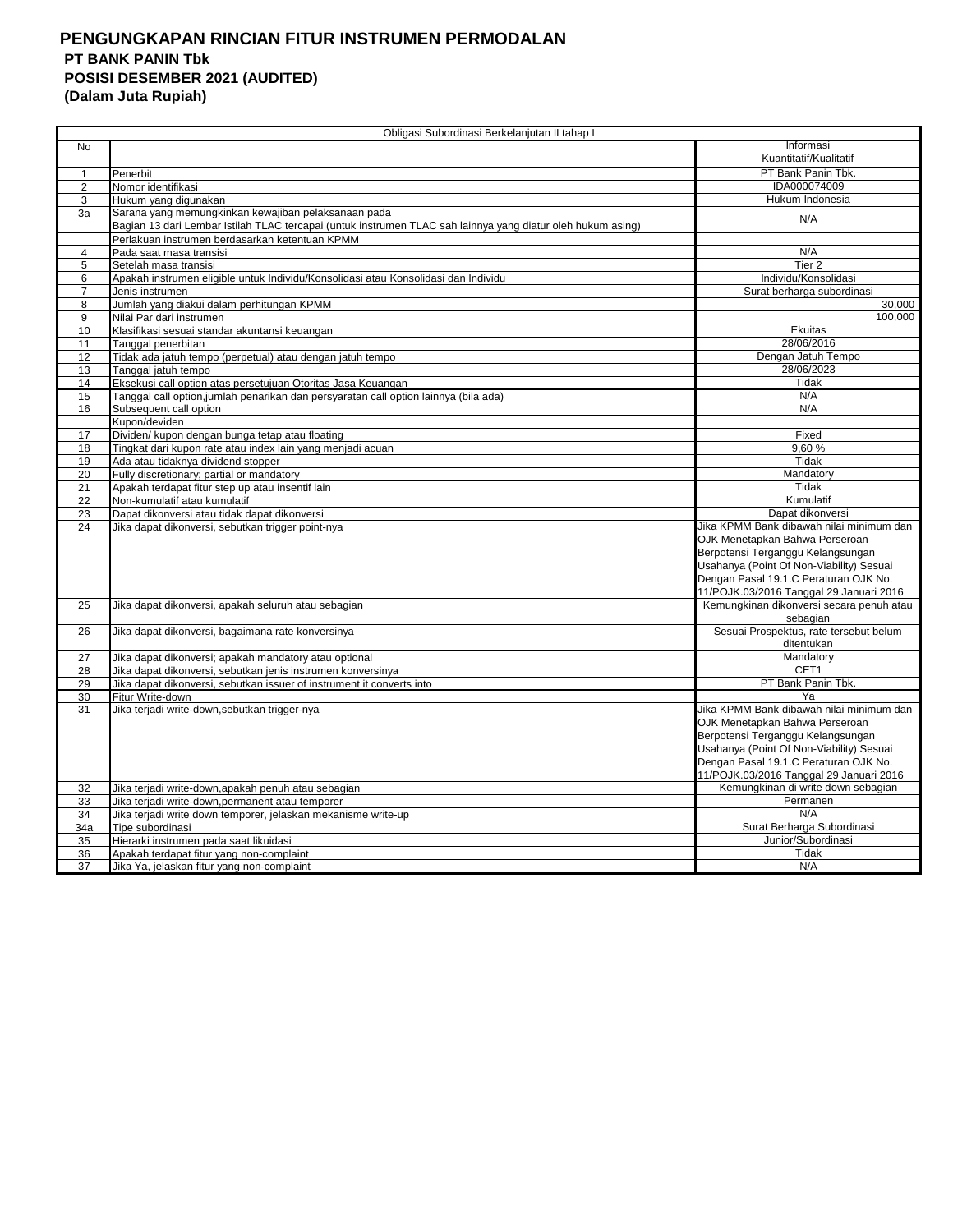## **PENGUNGKAPAN RINCIAN FITUR INSTRUMEN PERMODALAN PT BANK PANIN Tbk POSISI DESEMBER 2021 (AUDITED) (Dalam Juta Rupiah)**

|                | Obligasi Subordinasi Berkelanjutan II Tahap II                                                              |                                                                                        |
|----------------|-------------------------------------------------------------------------------------------------------------|----------------------------------------------------------------------------------------|
| N <sub>0</sub> |                                                                                                             | Informasi                                                                              |
|                |                                                                                                             | Kuantitatif/Kualitatif                                                                 |
| $\mathbf{1}$   | Penerbit                                                                                                    | PT Bank Panin Tbk.                                                                     |
| 2              | Nomor identifikasi                                                                                          | IDA000079701                                                                           |
| 3              | Hukum yang digunakan                                                                                        | Hukum Indonesia                                                                        |
| 3a             | Sarana yang memungkinkan kewajiban pelaksanaan pada                                                         |                                                                                        |
|                | Bagian 13 dari Lembar Istilah TLAC tercapai (untuk instrumen TLAC sah lainnya yang diatur oleh hukum asing) | N/A                                                                                    |
|                | Perlakuan instrumen berdasarkan ketentuan KPMM                                                              |                                                                                        |
| 4              | Pada saat masa transisi                                                                                     | N/A                                                                                    |
| 5              | Setelah masa transisi                                                                                       | Tier <sub>2</sub>                                                                      |
| 6              | Apakah instrumen eligible untuk Individu/Konsolidasi atau Konsolidasi dan Individu                          | Individu/Konsolidasi                                                                   |
| $\overline{7}$ | Jenis instrumen                                                                                             | Surat berharga subordinasi                                                             |
| 8              | Jumlah yang diakui dalam perhitungan KPMM                                                                   | 1,080,000                                                                              |
| 9              | Nilai Par dari instrumen                                                                                    | 2,400,000                                                                              |
| 10             | Klasifikasi sesuai standar akuntansi keuangan                                                               | Ekuitas                                                                                |
| 11             | <b>Tanggal penerbitan</b>                                                                                   | 17/03/2017                                                                             |
| 12             | Tidak ada jatuh tempo (perpetual) atau dengan jatuh tempo                                                   | Dengan Jatuh Tempo                                                                     |
| 13             | Tanggal jatuh tempo                                                                                         | 17/03/2024                                                                             |
| 14             | Eksekusi call option atas persetujuan Otoritas Jasa Keuangan                                                | Tidak                                                                                  |
| 15             | Tanggal call option,jumlah penarikan dan persyaratan call option lainnya (bila ada)                         | N/A                                                                                    |
| 16             | Subsequent call option                                                                                      | N/A                                                                                    |
|                | Kupon/deviden                                                                                               |                                                                                        |
| 17             | Dividen/ kupon dengan bunga tetap atau floating                                                             | Fixed                                                                                  |
| 18             | Tingkat dari kupon rate atau index lain yang menjadi acuan                                                  | 10,25 %                                                                                |
| 19             | Ada atau tidaknya dividend stopper                                                                          | Tidak                                                                                  |
| 20             | Fully discretionary; partial or mandatory                                                                   | Mandatory                                                                              |
| 21             | Apakah terdapat fitur step up atau insentif lain                                                            | Tidak                                                                                  |
| 22             | Non-kumulatif atau kumulatif                                                                                | Kumulatif                                                                              |
| 23             | Dapat dikonversi atau tidak dapat dikonversi                                                                | Tidak dapat dikonversi                                                                 |
| 24             | Jika dapat dikonversi, sebutkan trigger point-nya                                                           | N/A                                                                                    |
| 25             | Jika dapat dikonversi, apakah seluruh atau sebagian                                                         | N/A                                                                                    |
| 26             | Jika dapat dikonversi, bagaimana rate konversinya                                                           | N/A                                                                                    |
| 27             | Jika dapat dikonversi; apakah mandatory atau optional                                                       | N/A                                                                                    |
| 28             | Jika dapat dikonversi, sebutkan jenis instrumen konversinya                                                 | N/A<br>N/A                                                                             |
| 29             | Jika dapat dikonversi, sebutkan issuer of instrument it converts into                                       | Ya                                                                                     |
| 30             | Fitur Write-down                                                                                            | Jika KPMM Bank dibawah nilai minimum dan                                               |
| 31             | Jika terjadi write-down, sebutkan trigger-nya                                                               |                                                                                        |
|                |                                                                                                             | OJK Menetapkan Bahwa Perseroan Berpotensi<br>Terganggu Kelangsungan Usahanya (Point Of |
|                |                                                                                                             | Non-Viability) Sesuai Dengan Pasal 19.1.C                                              |
|                |                                                                                                             | Peraturan OJK No. 11/POJK.03/2016 Tanggal                                              |
|                |                                                                                                             | 29 Januari 2016 jo. POJK No. 34/POJK.03/2016                                           |
|                |                                                                                                             | jo. SEOJK No. 20/SEOJK.03/2016.                                                        |
|                |                                                                                                             |                                                                                        |
| 32             | Jika terjadi write-down,apakah penuh atau sebagian                                                          | Kemungkinan di write down sebagian                                                     |
| 33             | Jika terjadi write-down, permanent atau temporer                                                            | Permanen                                                                               |
| 34             | Jika terjadi write down temporer, jelaskan mekanisme write-up                                               | N/A                                                                                    |
| 34a            | Tipe subordinasi                                                                                            | Surat Berharga Subordinasi                                                             |
| 35             | Hierarki instrumen pada saat likuidasi                                                                      | Junior/Subordinasi                                                                     |
| 36             | Apakah terdapat fitur yang non-complaint                                                                    | Tidak                                                                                  |
| 37             | Jika Ya, jelaskan fitur yang non-complaint                                                                  | N/A                                                                                    |